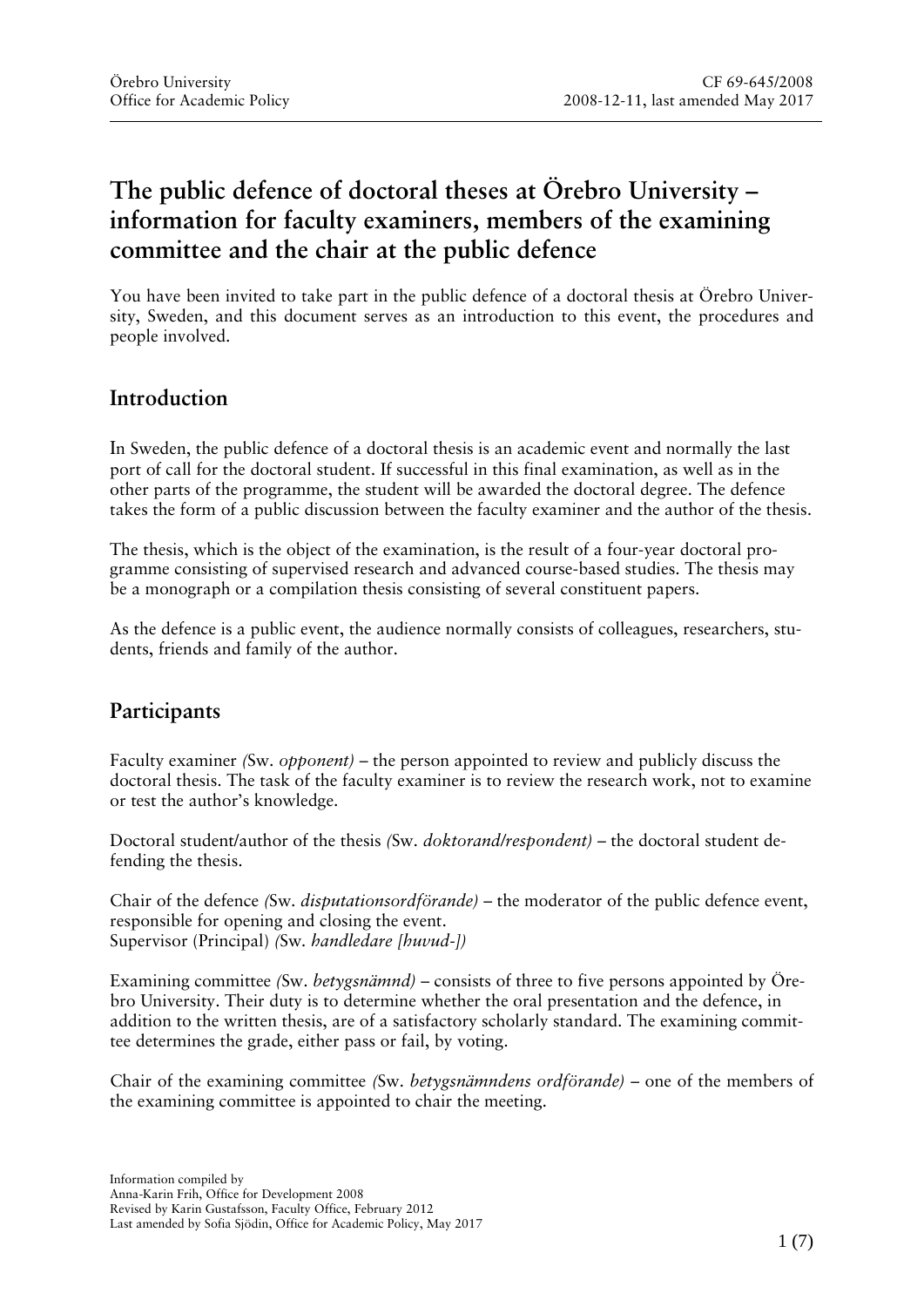# **Before the public defence**

The thesis is normally sent to the faculty examiner, the members of the examining committee and the chair of the defence approximately three weeks before the day of the public defence. The faculty examiner may if he or she so wishes contact the author to obtain the thesis in advance (e.g. as proof copy), or to access any source material or original data on which the thesis is based.

## **The public defence procedure**

The public defence of doctoral theses at Örebro University normally follows a certain procedure. Within some disciplines however, alternative procedures may apply.

- The chair of the defence opens the event and extends a welcome to those attending. The author of the thesis, the thesis title, the faculty examiner and the members of the examining committee are then introduced. The chair also accounts for the sequence of events during the defence.
- The author of the thesis is given the opportunity to account for and comment on any corrections to and misprints in the thesis.
- Within the humanities and social sciences disciplines, the faculty examiner is normally called upon to offer a summary (max. 30 min.) of the content of the thesis. After the author has been given the opportunity to respond, a discussion opens between the two in which the faculty examiner presents any queries and comments concerning method and findings. The author of the thesis is expected to give clear answers to the faculty examiner's questions.
- Within the medical, science and technology disciplines, the author normally opens with a presentation of his/her thesis<sup>1</sup>. Then a discussion opens between the faculty examiner and the author in which the faculty examiner presents any queries and comments concerning method and findings. The author of the thesis is expected to give clear answers to the faculty examiner's questions.
- The debate is then opened up and the members of the examining committee and the audience may ask questions. The chair determines the order of speakers. The author of the thesis shall be given the opportunity to respond to every contribution to the discussion.
- The chair thanks all those taking part and declares the public defence closed.

Immediately after the public defence, the examining committee convenes and determines the grade.

## **Duties of the faculty examiner**

### **Before the public defence, the faculty examiner**

<span id="page-1-0"></span><sup>&</sup>lt;sup>1</sup> Within medicine, the faculty examiner normally offers a summarised presentation of the subject field of the thesis before the author gives his/her presentation.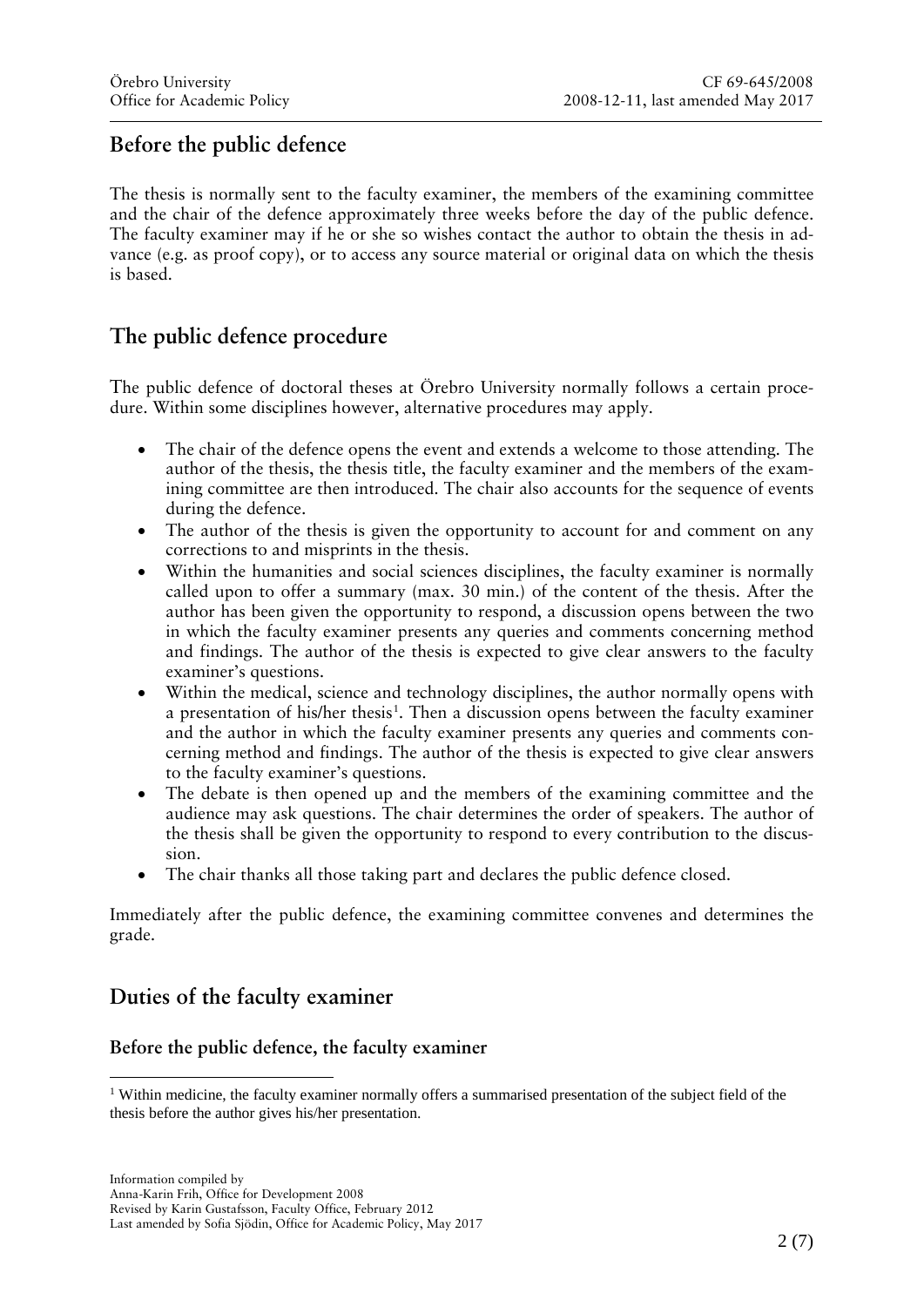- shall critically review the entire thesis and prepare his/her public discussion contributions;
- is obliged to report any suspicion of research misconduct to the Records Office (*Registrator*) at Örebro University; and
- is obliged to report any circumstances that could constitute their disqualification as faculty examiner. See information on conflicts of interest and disqualification in Appendix 1.

### **During the public defence, the faculty examiner**

• shall, in addition to the duties mentioned above, critically discuss the thesis, emphasising core findings and discussing its content with the author.

### **Duties of the examining committee**

#### **Before the public defence, the members of the examining committee**

- are obliged to report any suspicion of research misconduct to the Records Office (*Registrator*) at Örebro University; and
- are obliged to report any circumstances that could constitute their disqualification as members of the examining committee. See information on conflicts of interest and disqualification in Appendix 1.

#### **During the public defence, the members of the examining committee**

• shall, when the debate is opened up, ask the author questions of critical nature. The questions shall primarily address areas and aspects which were not discussed by the faculty examiner.

#### **After the public defence, the examining committee**

• convenes and appoints, from among them, a chair (please note that this should be one of the three to five members).

As from 1 January 2015, the examining committee meeting shall be held in two parts. The first part is intended as an opportunity for the examining committee to obtain information from the faculty examiner and supervisors. The second part is reserved for the members of the examining committee to facilitate their discussion, consideration and decision on the matter. The faculty examiner and all supervisors are entitled to attend the meeting and express their opinion, however, only during the first part of the meeting.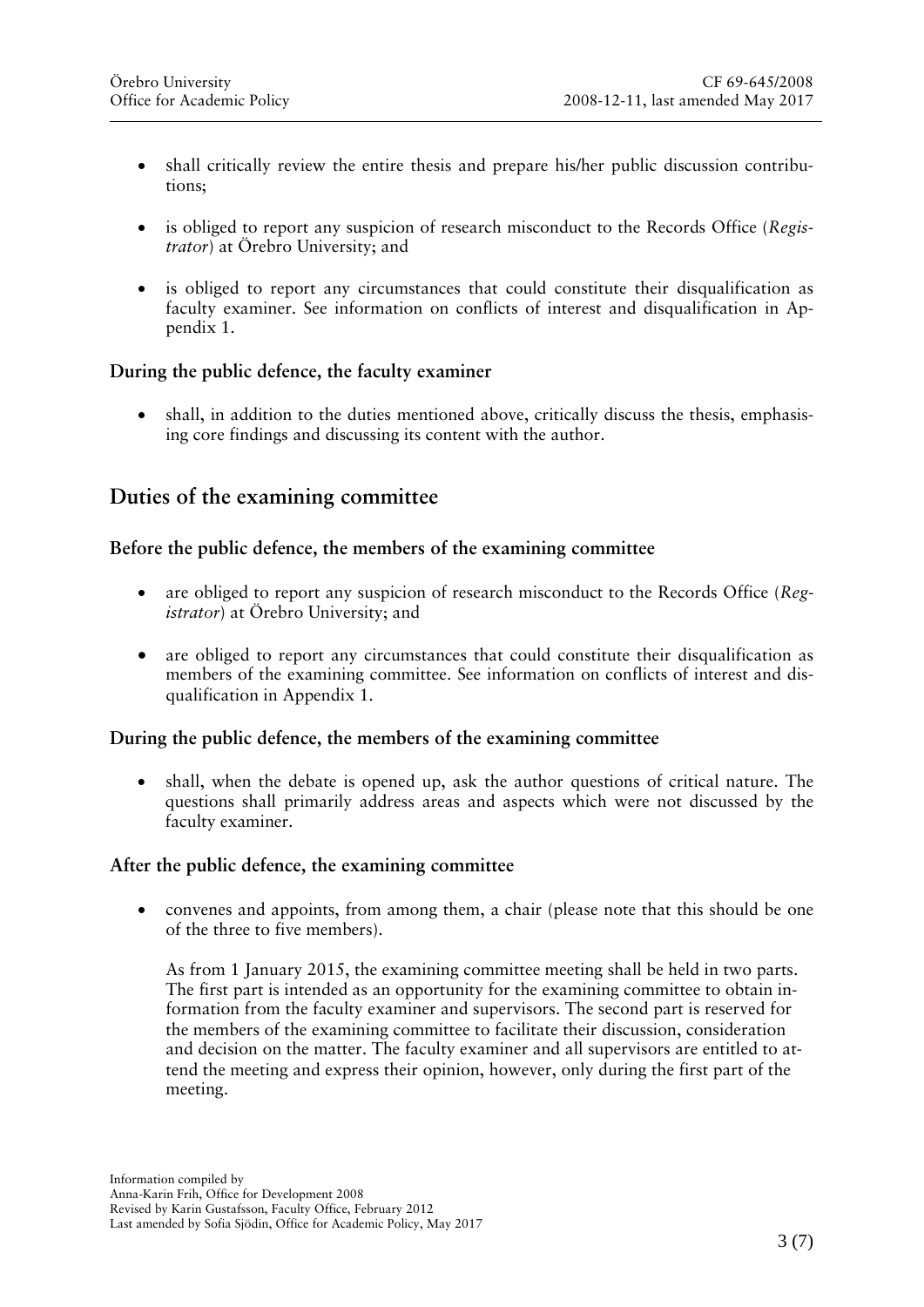- shall determine the grade of the thesis through a majority decision. When determining the grade, the content of the thesis, as well as the author's defence of the thesis, shall be considered. Either of the grades pass or fail shall be used;
- determines whether the decision shall be accompanied by a statement. If a member wishes to make a reservation against the decision, they may ask that a note be made of this in the minutes or in an appendix; and
- completes and signs the minutes form provided for the examining committee meeting and hands it over to the chair of the defence. The grade is normally announced directly following the committee meeting.

### **Duties of the chair of the defence**

#### **In connection with the public defence, the chair**

- is the moderator of the public defence event;
- shall make sure that the procedures in place for the public defence are complied with. He or she shall also make sure that everyone is present when the public defence begins. In case the faculty examiner or a member of the examining committee is absent, the chair of the defence shall postpone the public defence to later that same day and shall, if required, him/herself make sure that the necessary measures and decisions are taken.

If a substitute is needed urgently, the chair of the defence shall him/herself or via the subject coordinator or a professor/teacher within the subject contact the officer in charge at the Executive and Faculty Office who will provide support to make sure that the Higher Education Ordinance and the local regulations are complied with in the appointment of a substitute. Decisions on substitutes shall be made by the dean or deputy dean. If the officer in charge is unavailable, another officer at or the head of the Executive and Faculty Office shall be contacted. If this is not possible, or if time is short, the chair of the defence or other person from within the subject shall him/herself contact the dean or deputy dean via telephone. Decisions communicated orally by the dean shall later be recorded in writing.

A new provision has been introduced making it possible for the university to decide that a maximum of one member of the examining committee may take part in the public defence by means of video link. The member may for instance at short notice have become prevented to attend, or such a solution is necessary for the examining committee to have the adequate scholarly competence.

If the public defence is held by means of video link and the call is disconnected during the public defence, an audio-only telephone conference call may be used as a complement, if it is the view of the *chair of the public defence* that the public defence thereby can be concluded without it be-ing a disadvantage to the doctoral student<sup>[2](#page-3-0)</sup>. Otherwise, the *chair* shall postpone the public de-

<span id="page-3-0"></span><sup>&</sup>lt;sup>2</sup> For example, the public defence is nearly concluded or it is not to the student's disadvantage, for any other reasons, that the remaining part of the public defence is carried out by means of an audio-only telephone conference call.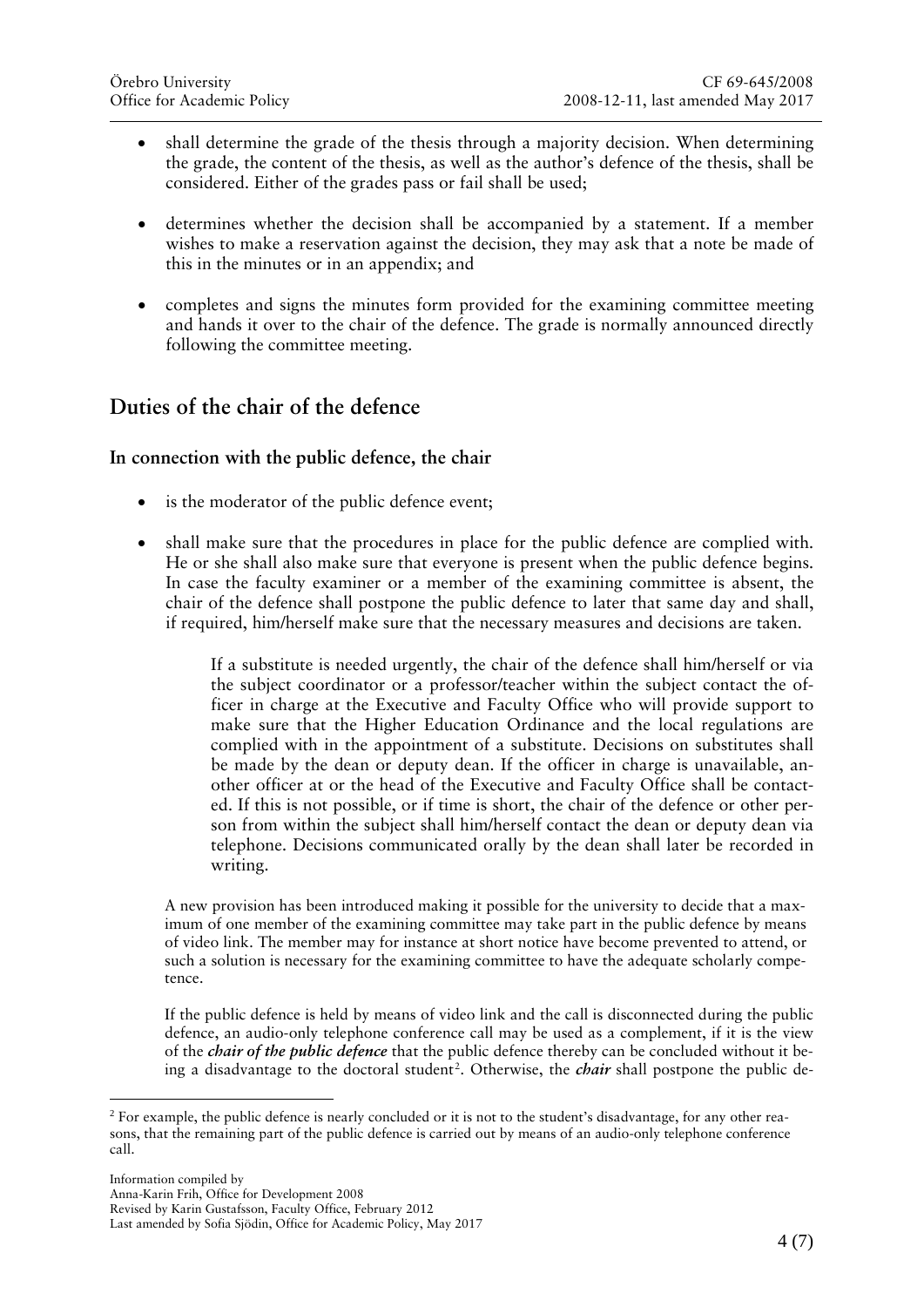fence to later that same day pending the necessary measures and decisions. This provision also applies if communication cannot be established at all at the beginning of the public defence.

#### **After the public defence, the chair**

- shall normally make sure that the examining committee and the faculty examiner convene to discuss and determine the grade. He or she will also provide a form for the minutes; and
- shall normally check that all necessary details from the examining committee's meeting have been entered in the minutes.

### **General information**

Questions concerning the procedure of or the venue for the defence should be addressed to the chair of the defence or to the doctoral student's principal supervisor. Please notify your contact at Örebro University of any requirements of a practical nature or regarding technical equipment, e.g. overhead projector, computer, data projector, well in advance.

No formal dress is required. Should your university use academic dress you are welcome to wear it, otherwise it is common for the faculty examiner and the members of the examining committee to wear a suit.

Please do not hesitate to contact the chair of the defence with queries regarding the procedures for or the arrangements surrounding the event. The information in this document describes the public defence as it is normally conducted at Örebro University, but there are variants. If you are uncertain of the defence procedure within your subject area, please consult the chair of the defence or the principal supervisor.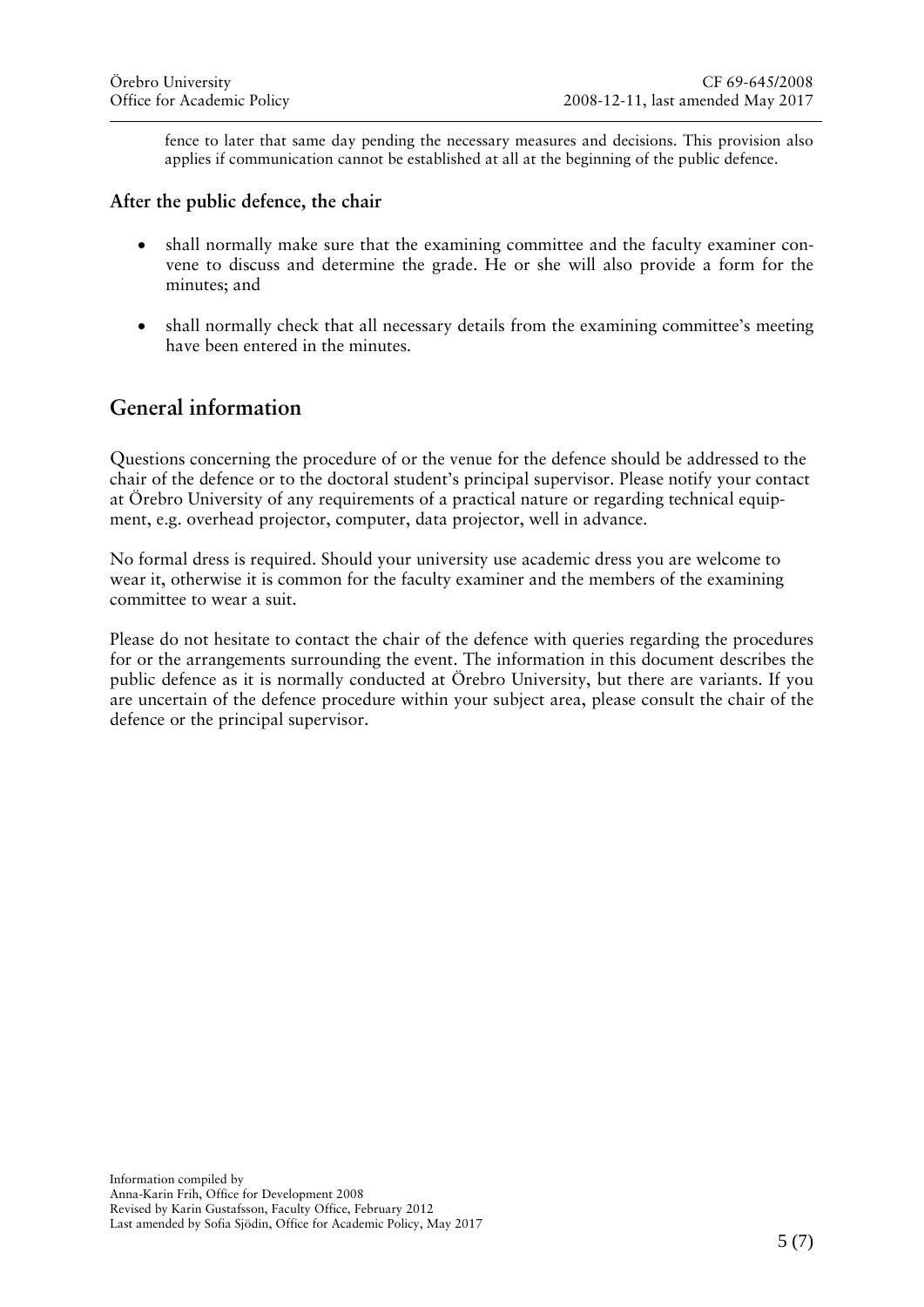# **Appendix 1: Conflicts of interest and disqualification**

A conflict of interest is a circumstance that may negatively affect confidence in a particular person's neutrality at, in this case, the public defence and examination of a doctoral thesis. The person then has an interest in the case that could influence his or her standpoint. In other words, it is about circumstances that could *typically* lead to a person dealing with a case in a biased manner. However, this does not necessarily entail that the person *is* actually biased. Even so, a conflict of interest does disqualify a person from being involved in the case at hand. Conflicts of interest and disqualification shall however be disregarded where the question of impartiality is obviously of no importance.

Following from the above, the persons appointed as faculty examiners, members of the examining committee or chair of the public defence may be disqualified to perform their respective duties primarily as a result of their relation to the doctoral student or to family members or others closely related to the doctoral student, but also due to their relation to e.g. the supervisor or other member of the examining committee. In the event of a conflict of interest, someone else shall be put forward for and appointed to perform the duties in question.

Examples of circumstances that may constitute grounds for disqualification in connection with a public defence are primarily relationships or family ties, extraordinary advantage or detriment from the outcome of the examination, obvious friendship or enmity, close professional cooperation, or a state of dependence, for instance financial or in the workplace (supervisoremployee).

#### **Extract from the Administrative Procedures Act concerning disqualification (1986:223)**

#### **Section 11**

The person charged with handling a matter is disqualified

1. if the matter concerns himself or his spouse, parents, children, brothers or sisters or someone else who is closely related to him, or if he or someone closely related to him can expect extraordinary advantage or detriment from the outcome of the matter,

2. if he, or anyone closely related to him is the legal representative of someone that the matter concerns or of anyone that can expect extraordinary advantage or detriment from the outcome of the matter,

3. if the matter has been brought before the authority by an appeal against or the subordination of the decision of another authority or by reason of the supervision of another authority and he had taken part earlier under the auspices of the subordinate authority in the final handling of a matter concerning the same material issue,

4. if he as regards the material issue has served someone as a representative or has assisted him for payment, or

5. if there is some other special circumstance that is likely to undermine confidence in his impartiality in the matter.

Disqualification shall be disregarded where the question of impartiality is obviously of no importance.